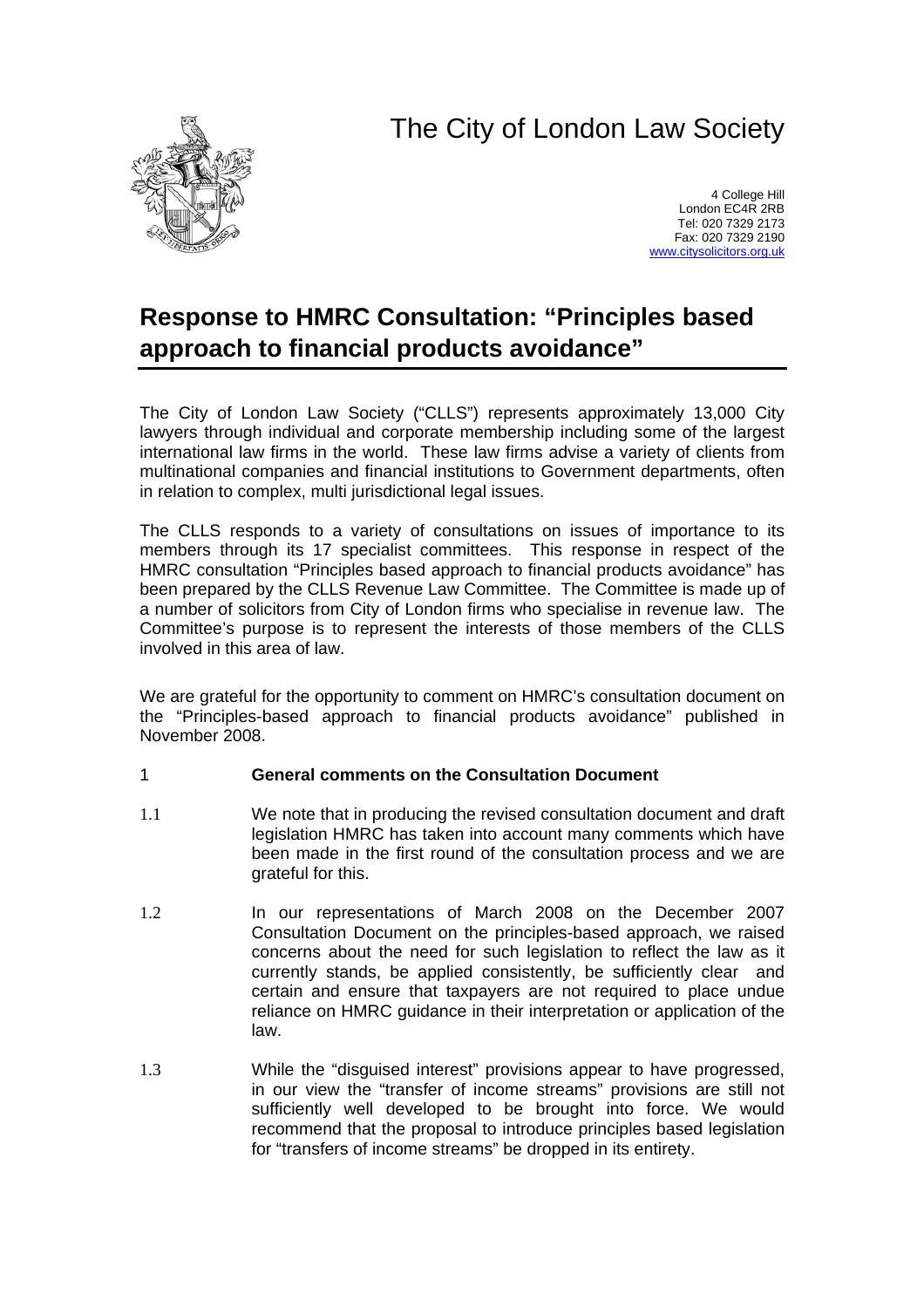#### 2 **Comments specific to the "Disguised Interest" provisions**

- 2.1 **It is not clear exactly how these provisions are intended to interact** with the proposed Foreign Profits legislation which is proposed to be introduced as part of Finance Bill 2009. In particular, certain of the provisions which have been drafted as part of Schedule 1 to Finance Bill 2009 ("Corporation tax treatment of company distributions", inserting new Part 9A of Corporation Tax Act 2009) would in our view work better as part of the "disguised interest" provisions. The provisions in question are Clause 930H (Dividends in respect of shares accounted for as liabilities), 930J (Schemes involving quasipreference shares) and 930N (Schemes in the nature of loan relationships).
- 2.2 Paragraph (a) of Clause 485B(2) of the "disguised interest" provisions refers to amounts which are "economically equivalent to interest" by reference to time value of the money. In line with the case law in this area, we would suggest amending this wording so that it reads "it is reasonable to assume that it is a return by reference to the time value of *the use of* that amount of money".
- 2.3 Paragraph (b) of Clause 485B(2) refers to "a rate reasonably comparable to a commercial rate of interest". As discussed at the recent Open Day, the "commercial rate of interest" will vary depending on numerous factors including, for example, the term of the deposit and the credit risk of the counterparty. We therefore support the suggestion that this drafting should be expanded so that it refers to a commercial rate of interest having regard to all relevant features of the arrangements. We would suggest that the drafting should also refer to all relevant circumstances of the parties to the arrangements to make it clear that regard should also be had to issues such as the credit risk and status of the parties to the arrangements.
- 2.4 The reference to there being "no practical likelihood" that the return will cease to be produced in paragraph (c) of Clause 485B(2) could cause some uncertainty as to the application of the provisions, since this requires a judgement to be made as to the financial ability of the payer to produce the return. To add certainty to the application of the provisions, we would support reinstating an exclusion from this clause to cover the risk of a default by the payer (as discussed at the Open Day).
- 2.5 We would welcome clarification on the application of the draft legislation where a return is accrued but not realised. As presently drafted, it is not certain that relief would be available for impairment where a return is expected (and therefore has been accrued) but is ultimately not paid; the loan relationship regime is stated to apply specifically to the return (Clause 485B(1)).
- 2.6 In Clause 485C, returns arising in respect of property should also be specifically excluded from the application of Chapter 2A.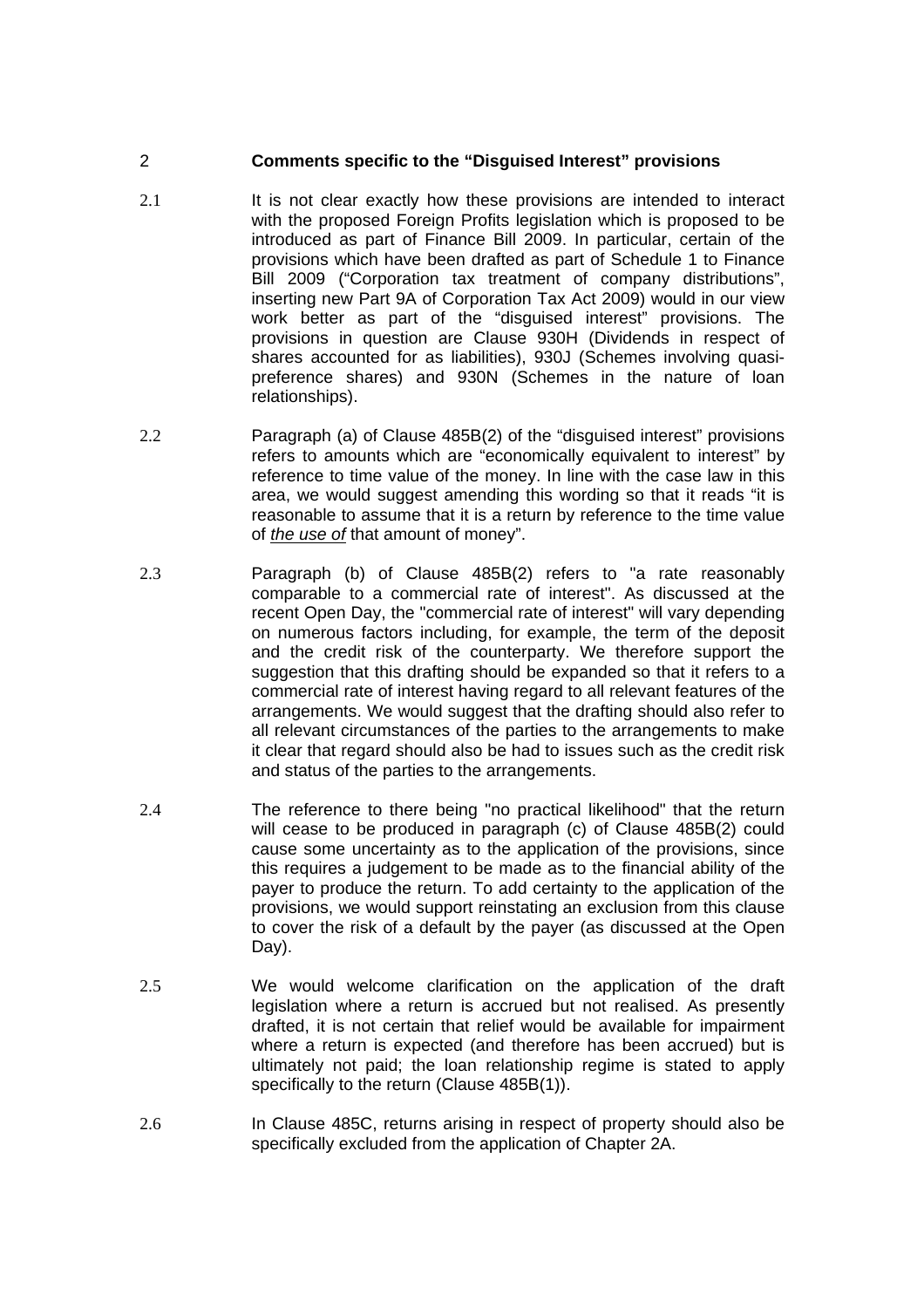- 2.7 In relation to Chapter 6A (Shares Accounted for as Liabilities), the Unallowable Purpose rule in Clause 520D as drafted could cause dividends paid on preference shares to be subject to tax. An investor might be attracted to acquire fixed rate preference shares because of the tax advantage which arises from investing in the preference shares. As drafted, this is likely to be an unallowable purpose. This could (for example) mean that investors are less likely to acquire bank preference shares on a future disposal by HM Government. We would therefore support the reinstatement of an exclusion relating to publicly issued shares.
- 2.8 In Clause 520E(3), the words "or, as the case may be, ceased to apply" need to be added after "began to apply" to cover the case where Section 520B ceases to apply to shares.
- 2.9 We do not consider that the existing drafting in Section 37 TCGA 1992 is sufficient to avoid double taxation. The draft legislation proposes that the interest-like return on an investment would be taxed over the life of that investment, whereas Section 37 TCGA 1992 does not appear to exclude from the CGT charge a return which has been previously taxed in this way. Similarly, Section 80(5) FA 1996 (clause 464 of the Corporation Tax Bill 2009) does not appear to put the matter entirely beyond doubt. Nor does the deeming provision in Section 117 TCGA 1992 (which deems a company's loan relationships to be qualifying corporate bonds for the purposes of corporation tax on chargeable gains) - only the return from an arrangement falling within the proposed legislation will be subject to the loan relationships regime. Neither the arrangement itself nor any investment comprised in the arrangement is treated by the proposed legislation as being a qualifying corporate bond. In contrast, Section 91B FA 1996 provides that a share producing an interest-like return is itself to be treated as rights under a creditor loan relationship and section 91G makes it clear that this results in the share being treated as a qualifying corporate bond for CGT purposes. We would therefore propose that a specific provision be inserted into the proposed legislation or into the TCGA 1992 to avoid double taxation.
- 

### 3 **Comments specific to the "Transfers of Income Streams" provisions**

3.1 As we have mentioned above, we would recommend that these provisions be dropped altogether. They are not consistent with current law (notwithstanding overseas case law, there is no established principle of English law that the sale of an income right must of necessity give rise to an income receipt: on the occasions when the issue has come before our courts, the decisions have reflected the fact that the position is rather more nuanced) and continue to give rise to a number of other significant concerns. In particular, there is a real conceptual difficulty in attempting to create a single regime for the taxation of the transfer of income streams when the taxation of those income streams in the absence of transfer is not itself subject to a unified code. In addition, we note that significantly revised legislation was produced at the Open Day on 23 January and that HMRC asked on that Open Day that comments address the revised proposal.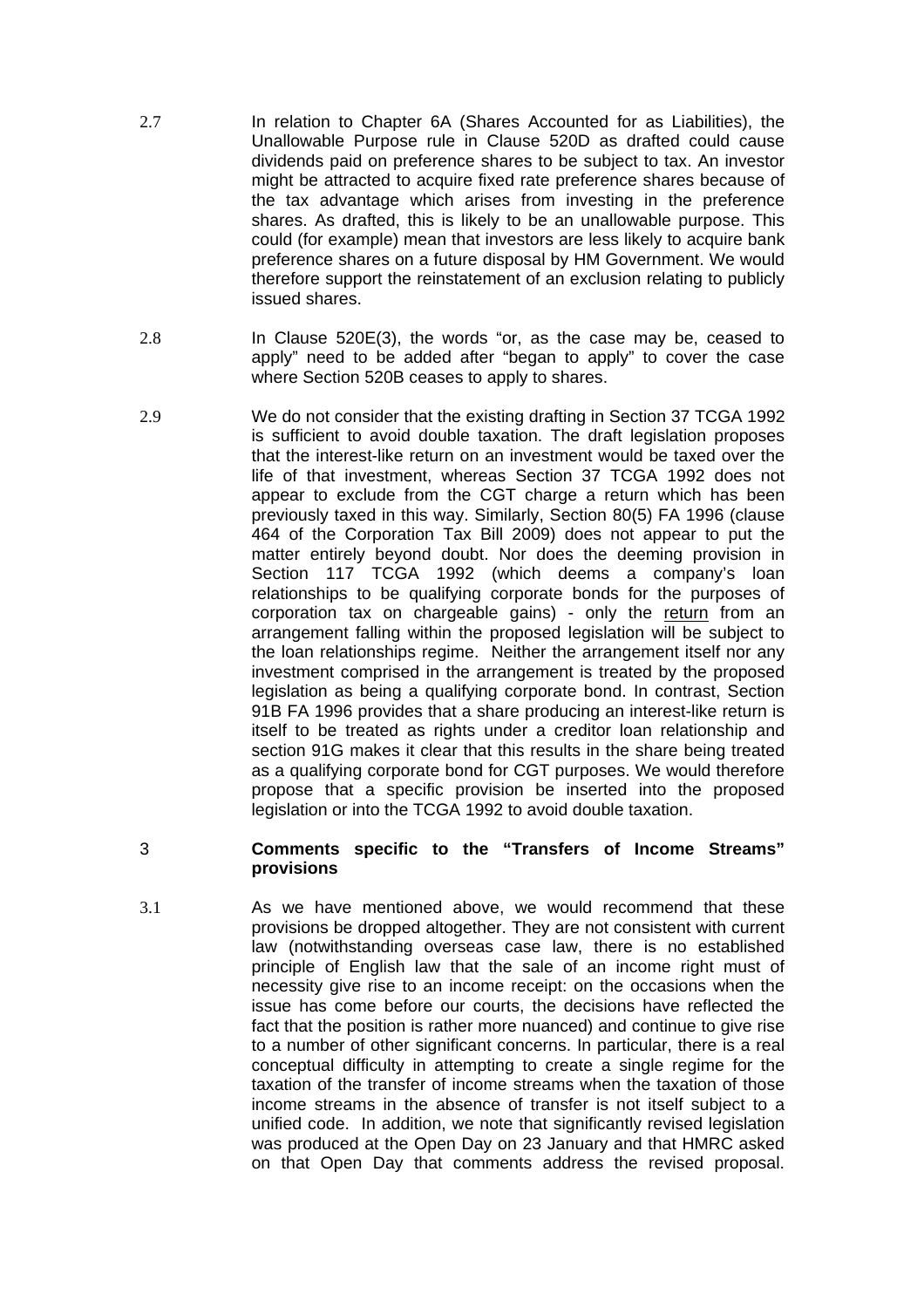Despite these revisions, we remain of the view that the existing law is clearer and more certain than that proposed.

- 3.2 We nonetheless include some relatively high level comments below (we understand that the detail of the drafting is to be revised in any event).
- 3.3 It is difficult to see any real justification for the lack of symmetry of treatment under the draft provisions. If a transferor is to be taxed on the sale of an income stream on an income basis, we would expect the transferee to be entitled to relief for the acquisition cost (for example on the basis of an amortising loan or the purchase of a security at a discount, where that is appropriate). However, we note from the "Update on the Transfers of Income Streams Consultation" posted on the HMRC website on 9 February 2009 that the issue of symmetry will be addressed by providing that the acquisition cost is to be deductible against the income in accordance with GAAP. Will that be suitable for individual (as distinct from corporate) transferees?
- 3.4 These measures inevitably highlight the existing oddity that the purchaser of an annuity obtains no relief in respect of his purchase price, and so is taxed on a profit in excess of that which he has actually made. If the intended changes are to go ahead, this asymmetry should also be addressed as it will look untenable in the light of a new principle of English law that the consideration for the purchase and sale of income streams should be taxed and relieved on an income basis. If it is not, but a deduction is allowed for the buyer of an income stream under the new rules as seems only fair, what is to stop annuities being issued to financial traders for on-sale to the real buyers? No doubt HMRC would see this as avoidance, but we find it hard to characterise a taxpayer's attempt to be taxed only on the profit he makes as such.
- 3.5 The provisions relating to "pure income assets" are too widely drafted. We understand that an exclusion for real property assets is under active consideration, but what of other income generative assets such as intellectual property rights? A reasonable measure of whether a transfer should be included in the legislation might be to exclude from the definition of "pure income assets" those assets which give rise to rights in an insolvency of the income stream payer in addition to the right to make a claim as a creditor in its liquidation for the amounts of income due (for example, the right to take possession of a property where a tenant fails to meet its rental payment obligation). The distinction is between a proprietary right in respect of an asset of the income stream payer which could be asserted in the insolvency and a purely personal claim against the income stream payer as a debtor.
- 3.6 The legislation should make it clear which definition of the phrase "market value" is to be used (for example, reference could be made to Section 272 TCGA 1992 or to some other appropriate definition).
- 3.7 We note HMRC's question in the Consultation Document as to whether the legislation should include a purpose statement. Our view is that it should not include such a statement.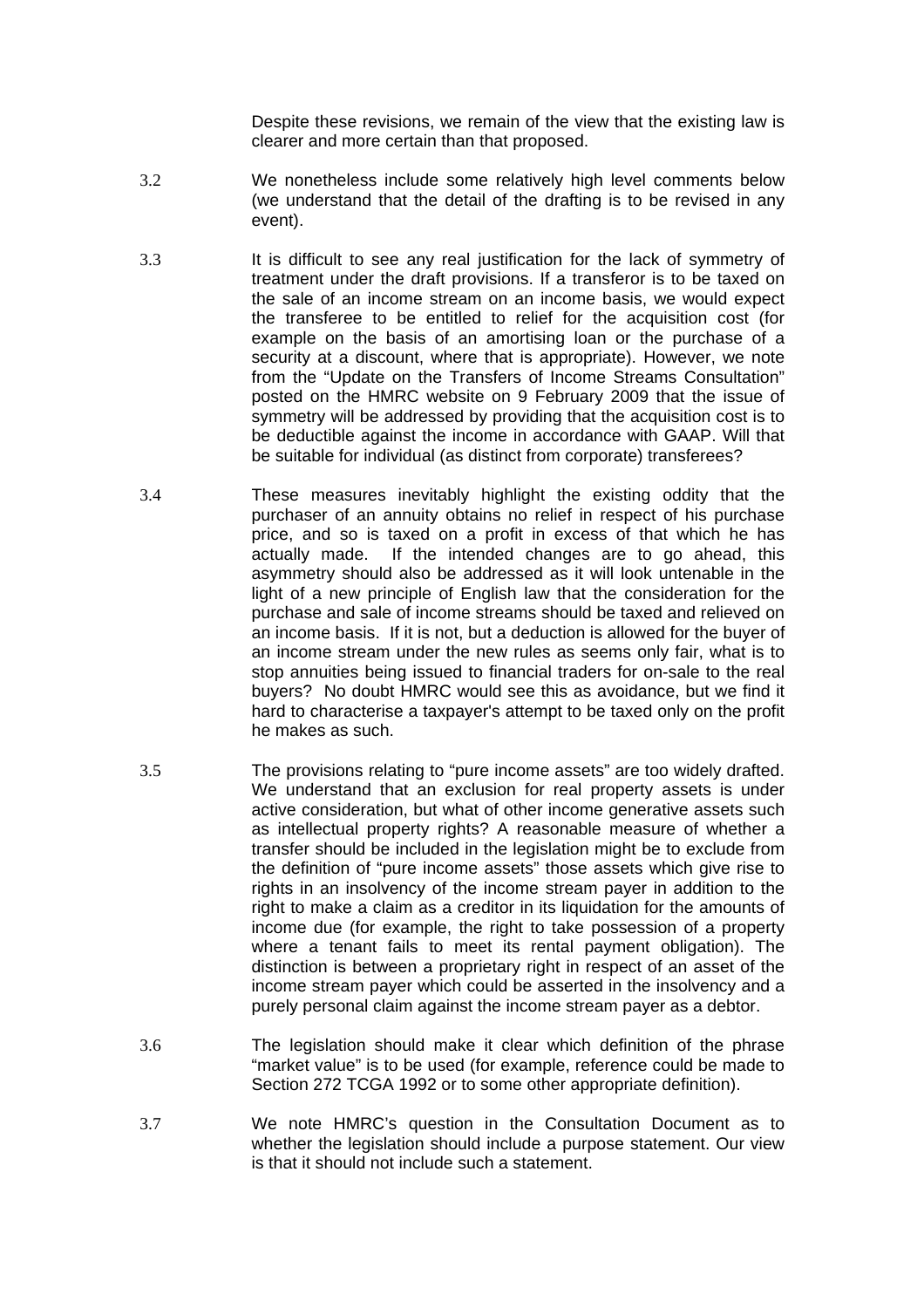- 3.8 In the revised draft legislation circulated at the recent Open Day, in paragraph 1(6) the words "(to that extent)" should be added after "the income is" so that the accounting treatment governs the time of recognition of the part of the consideration recognised in the accounts.
- 3.9 Also in the revised draft legislation, we consider that paragraph 1(9)(c) should be expanded to provide that "transfer" includes the transfer of part of an asset or the grant of an interest in all or part of an asset.
- 3.10 Paragraph 3.15 of the Consultation Document asks whether the paragraph 4 (transferee) approach should be applied to Section 774A structured finance transactions. We think it should be applied to these arrangements so that both parties are taxed on the economic substance of the transaction.